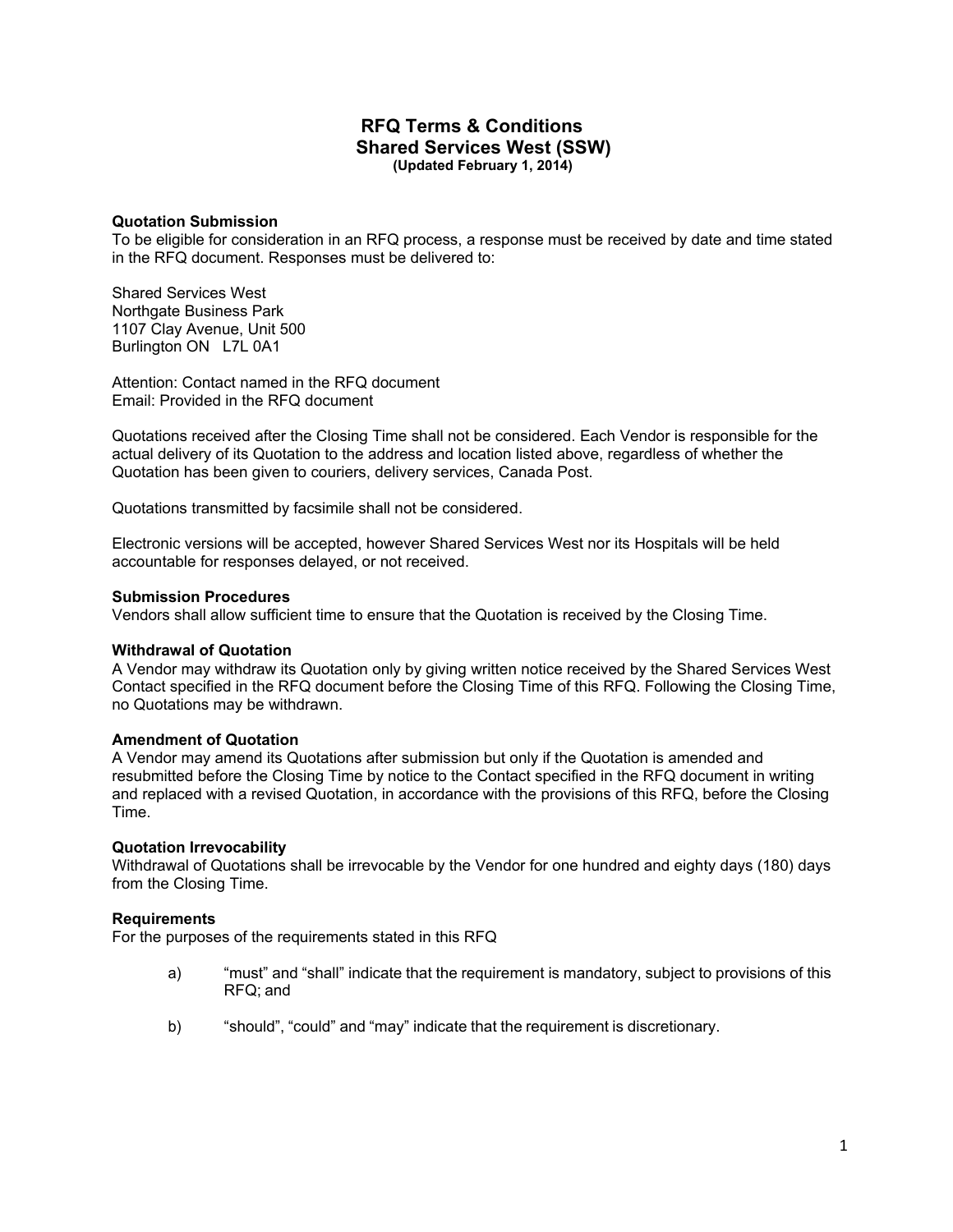# **RFQ PROCEDURES**

### *Contact Information*

All questions and communications regarding this RFQ should be directed to the Contact specified in the RFQ document.

## *Notice*

The Vendor is put on notice that from the date of issue of the RFQ through any award notification of the Agreement:

- a) only the contact specified in the RFQ document is authorized by Shared Services West to amend or waive the requirements of the RFQ pursuant to the terms of this RFQ;
- b) Vendors should not contact Hospital partners in regards to this RFQ, unless instructed to in writing by the Contact specified in the RFQ document;
- c) under no circumstances shall the Vendor rely upon any information or instructions from the Hospital, its employees, or its agents unless the information or instructions are provided in writing by the Contact specified in the document; and
- d) neither the Hospital, its employees nor its agents shall be responsible for any information or instructions provided to the Vendor, with the exception of information or instructions provided in writing by the Contact specified in the RFQ document.

## **Information**

### *Vendor to Review*

The Vendor must carefully review this RFQ and ensure that the Vendor has no reason to believe that there are any uncertainties, inconsistencies, errors, omissions or ambiguities in any part of this RFQ. Each Vendor is responsible for conducting its own investigations and due diligence necessary for the preparation of its Quotation.

## *Vendor to Notify*

If the Vendor has any reason to believe that any of the conditions exist in the above Vendor to Review, the Vendor must notify the Contact specified in the RFQ document in writing prior to submitting the Vendor's Quotation. The Contact specified in the RFQ document shall notify all Vendors that have submitted a Quotation that such a notice has been received.

Vendors shall not:

- a) claim after submission of a Quotation that there was any misunderstanding or any of the conditions set out in this RFQ were present with respect to this RFQ; or
- b) hold Shared Services West or the Hospital liable for any uncertainty, inconsistency, error omission or ambiguity in any part of this RFQ.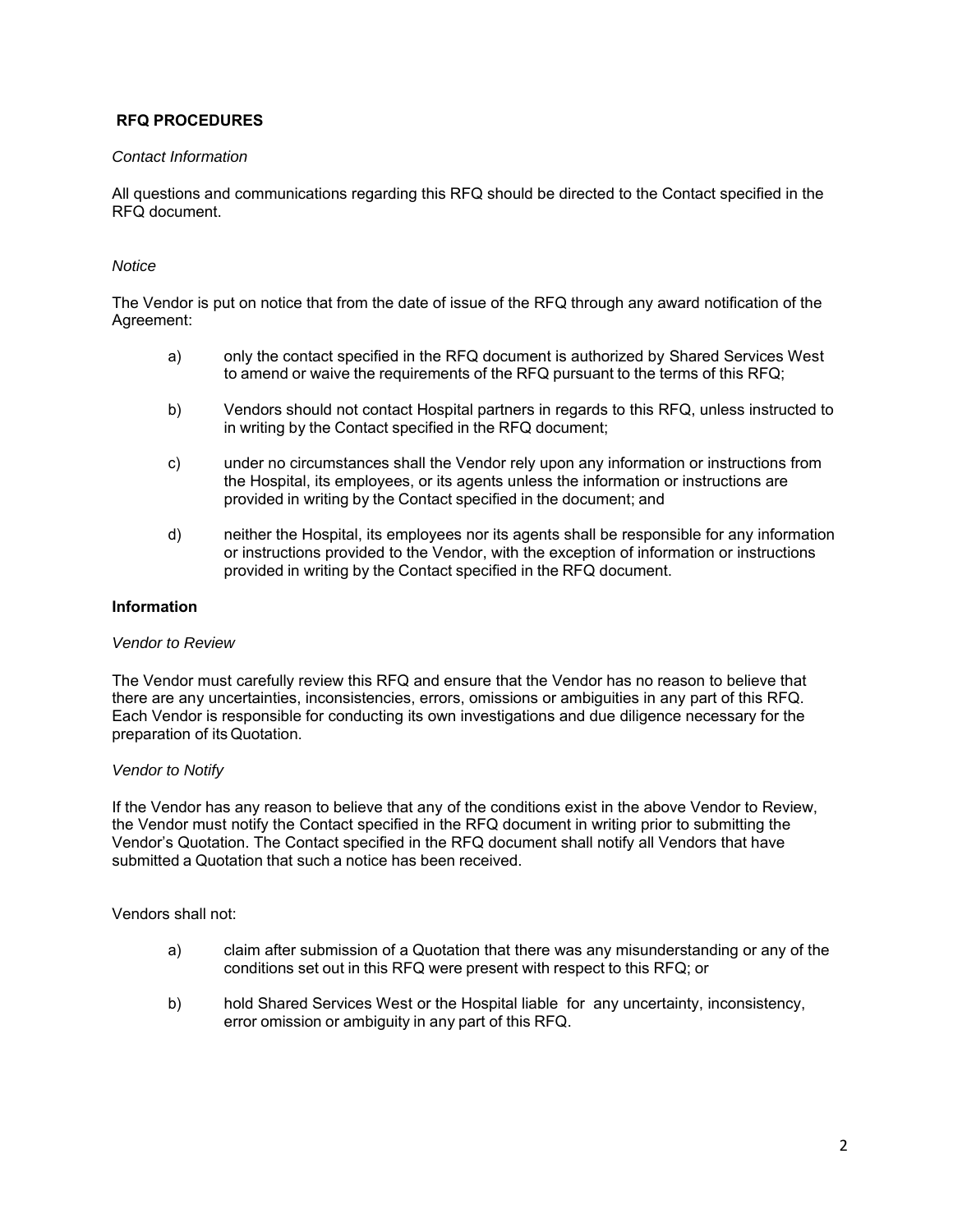# **Clarification and Questions**

## *Submission*

Vendors may request clarification of this RFQ by:

- a) submitting all requests for clarification by email, courier, delivery or mail to the Contact specified in the RFQ document or as otherwise directed by the Contact specified in the RFQ document;
- b) including the Vendor's address, telephone number, facsimile number and email address; and
- c) submitting all requests for clarification no later than seventy-two (72) hours before the Closing Time.

### *Questions and Answers*

Shared Services West will provide Vendors with written responses to questions that are submitted in writing. All Addenda shall form part of this RFQ. Questions and answers will be distributed in numbered Addenda to Vendors that have submitted a Quotation or a Notice of Intention. In answering the Vendor's questions, Shared Services West shall include in the Addenda all questions but not attribute the questions to any Vendor. Notwithstanding the foregoing, Shared Services West:

- a) may in its sole discretion answer similar questions from various Vendors only once, edit the questions for clarity, and exclude questions that are either inappropriate or not comprehensible, and
- b) reserves the right to provide oral responses to minor questions and to not distribute the answers in Addenda.

### *Issued Addenda*

Each Vendor shall be responsible for verifying before submitting its Quotation that it has received all Addenda that have been issued.

### **Notification to Other Proponents of Award and Debriefing**

Once an agreement is executed by the successful Proponent, the other Proponents will be notified in writing of the award of the contract to the successful Proponent. If requested in writing by a Proponent, SSW will make best efforts to provide a debriefing of that Proponent's proposal.

### **In the Event of a Tie Score**

In the event of a tie score the successful Proponent will be determined by comparing scores of the highest weighted section of the scoring template. The Proponent with the highest score of this section will be considered the successful Proponent. If there is a tie in that section, the section weighted the 2<sup>nd</sup> highest will be considered and so forth until a clear winner is determined.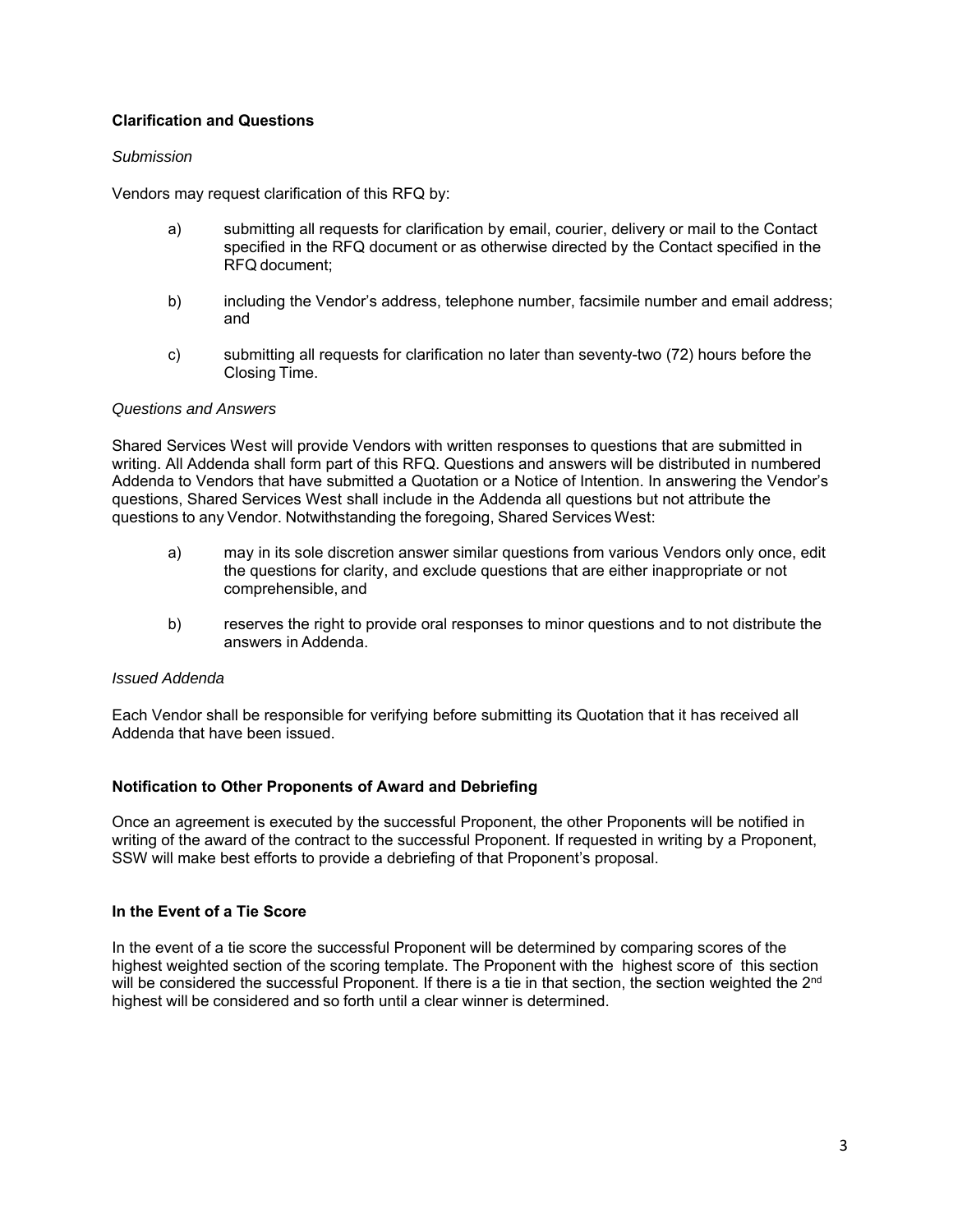## **Bid Protest Procedure**

Respondents wishing to protest an award decision are required to submit a request in writing as outlined in Section 4.0 no later than 10 business days following the posting of a contract award. The protest must clearly identify the following:

- A specific description of an alleged breach with reference to supporting facts
- Documentation that supports the alleged breach
- Issues to be resolved, including any remedies sought

## **Additional Rights**

Shared Services West shall have the right without liability, cost or penalty and in its sole discretion to exercise any of the rights set out in this RFQ

### *Amendments to the RFQ*

Shared Services West shall have the right to amend or supplement this RFQ in writing prior to the Closing Time. Vendors shall be informed of any such change and provided with numbered Addenda issued by the Contact specified in the RFQ document. No other statement, whether written or oral, will amend this RFQ. The Vendor is responsible to ensure it has received all Addenda, if any. The Addenda shall be binding on each Vendor.

#### *Right to Cancel the RFQ*

Shared Services West shall have the right to cancel this RFQ, at any time, either prior to or after the Closing Time without award. Thereafter Shared Services West may issue a new tender, RFP, RFQ, sole source or do nothing. Shared Services West shall not be obligated to provide reasons for the cancellation.

### *Clarification of Vendor's Quotation*

Shared Services W est shall have the right at any time after Quotation submission, to seek clarification from any Vendor in respect of the Vendor's Quotation, without contacting other Vendors. Shared Services West is not obliged to seek clarification of any aspect of a Quotation.

Any clarifications sought shall not be an opportunity to either correct errors or to change the Vendor's Quotation in any substantive manner. In the clarification process, no change in the substance of the Quotation shall be offered or permitted. Subject to the qualification in this Section, any written information received by Shared Services West from a Vendor in response to a request for clarification from Shared Services West shall be considered part of the Vendor's Quotation.

### *Verification of Information*

Shared Services West shall have the right to:

- a) verify any Vendor statement or claim by whatever means Shared Services West deems appropriate, including contacting persons in addition to those offered as references; or
- b) Access the Vendor's premises where any part of the work is to be carried out to confirm Quotation information quality of processes and to obtain assurance of viability.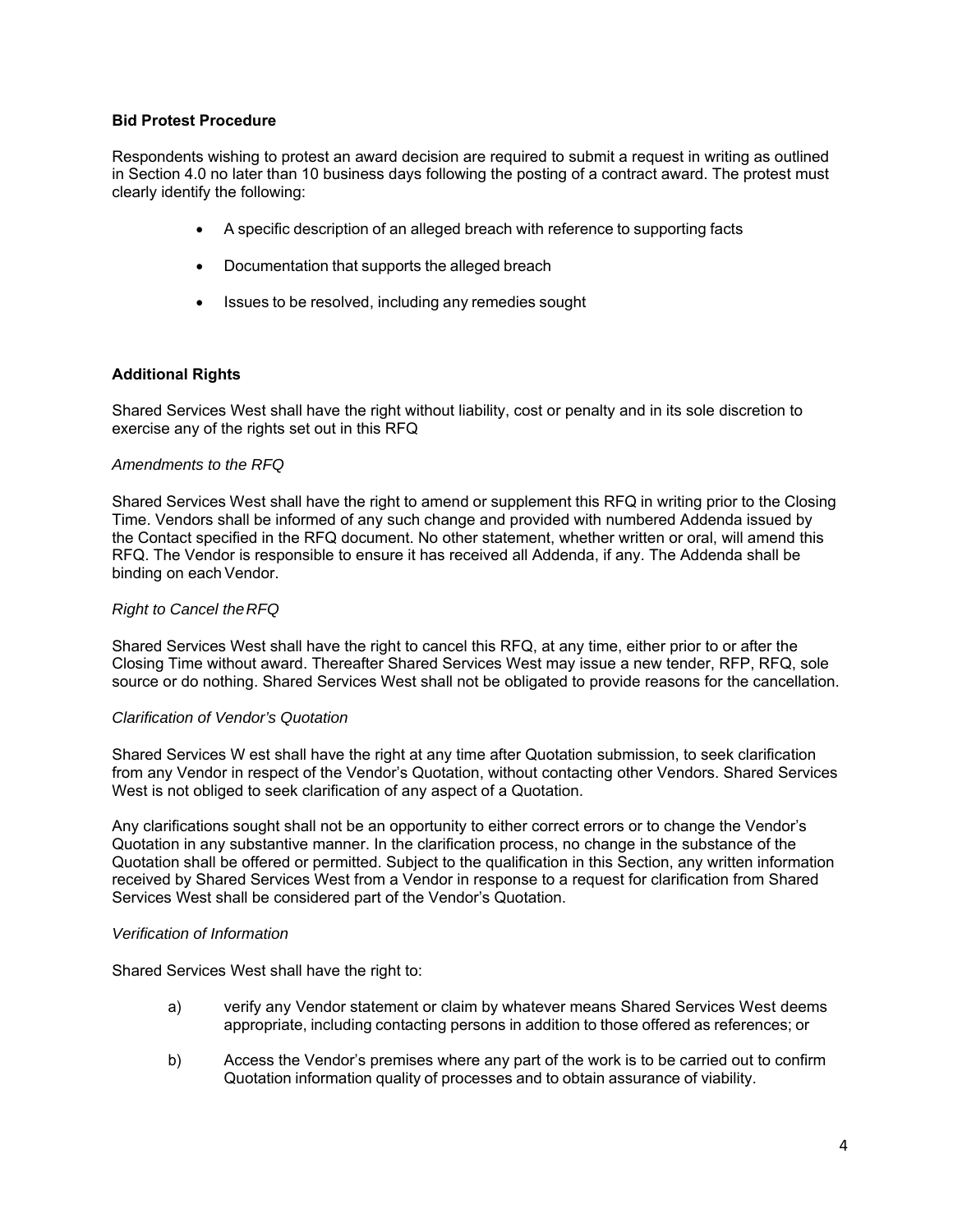The Vendor shall co-operate in the verification of information and is deemed to consent to Shared Services West verifying such information.

### *Quotation Acceptance*

The lowest price Quotation or any Quotation will not necessarily be accepted. Shared Services West shall not be obliged to provide reasons for the rejection of any Quotation.

#### *Right to Waive Irregularities*

Shared Services West shall have the right to waive any irregularities in Quotations or in the submission of Quotations, provided that such irregularities are minor and do not constitute a material deviation.

#### *Right to ask for Resubmission*

If Shared Services West determines that either:

- a) all of the Quotations submitted are non-compliant; or
- b) none of the Quotations meets the needs of the Hospital

Shared Services West may carry out a process whereby all Vendors are allowed the opportunity to correct their Quotation without a change in their pricing.

#### **Pricing**

Prices should be quoted in Canadian dollars and be inclusive of any delivery or duty charges. Prices shall not be subject to adjustment for fluctuation in foreign exchange rates. All prices quoted, unless otherwise instructed in this RFQ, shall remain firm for the period set out in the Quotation and in the Agreement. All prices should be quoted exclusive of the goods and services tax and federal or provincial taxes or other similar taxes, each of which, if applicable, should be stated separately

### **Legal Action**

The Vendor should disclose any pending or threatened legal action against the Vendor or any third party, which may have an impact on the availability of accessories or support of the product or equipment or services that is being proposed pursuant to this RFQ.

### **Conflict of Interest**

The Vendor should set out any actual or potential conflict of interest or any other type of unfair advantage in submitting its Quotation or in performing or observing the contractual obligations set out in the Agreement.

## **DISQUALIFICATION OF QUOTATIONS**

Shared Services West, without liability, cost or penalty, in its sole discretion, may disqualify any Quotation at any stage of the RFQ process if: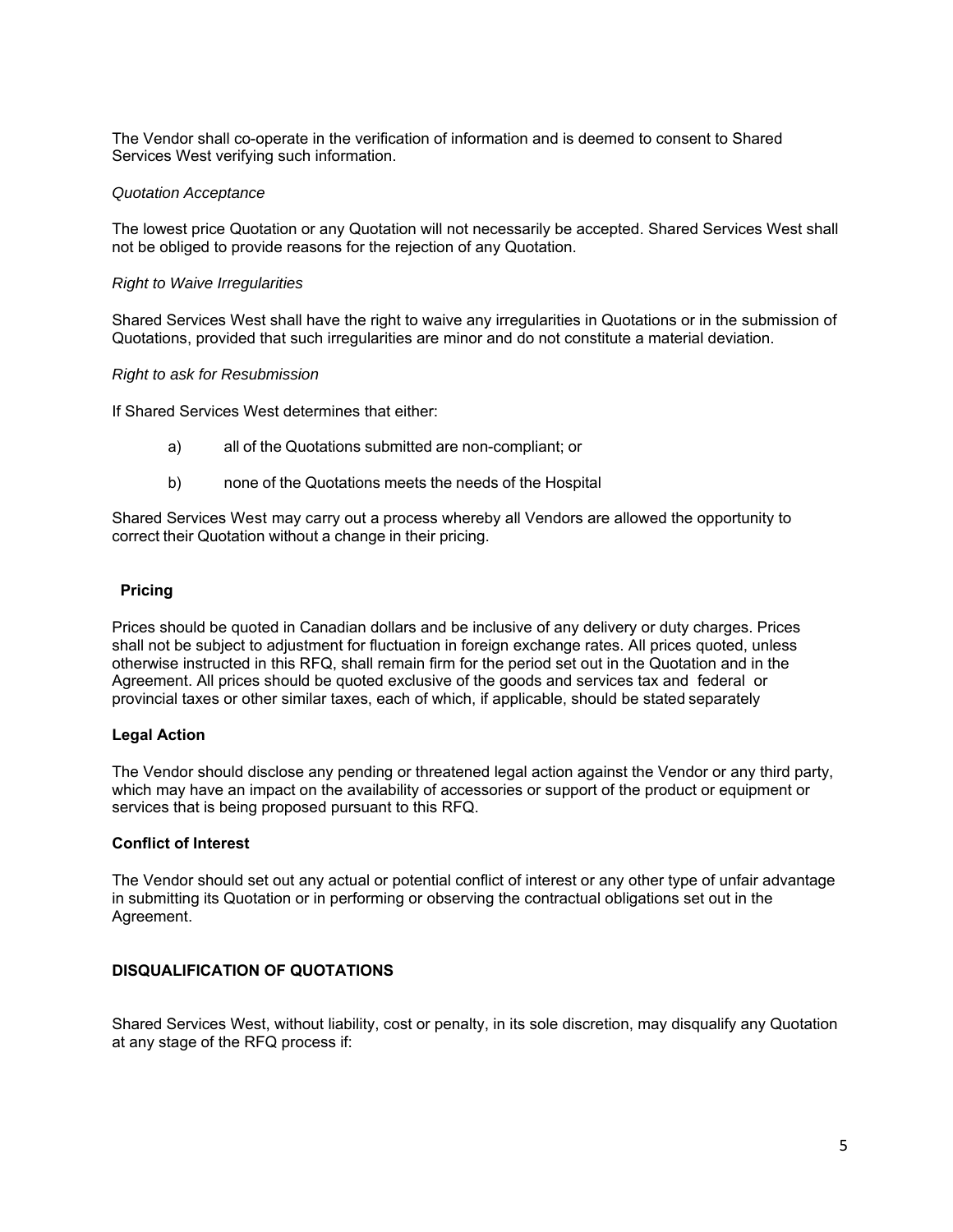- a) the Quotation contains incorrectinformation;
- b) the Vendor misrepresents any information provided in its Quotation;
- c) there is any evidence that the Vendor, its employees, or agents colluded with one or more other Vendors or any of its or their respective employees or agents in the preparation of the Quotation;
- d) the Vendor's lack of co-operation impedes the RFQ process or the evaluation of the Quotation;
- e) the Vendor has previously breached a contract with the Hospital;
- f) the Vendor submits a Quotation that is determined to be non-compliant with the requirements this RFQ;
- g) in the case of a Quotation jointly submitted by multiple parties, in the event that one party decides to opt out of the RFQ process, cannot continue to be a Vendor, or cannot fulfill the obligations set out in this RFQ;
- h) the Vendor reveals a conflict of interest in its Quotation or a conflict of interest is brought to the attention of the Contact specified in the RFQ document; or
- i) the Vendor submits a Quotation with respect to the subject matter of this RFQ to anyone outside of the Contact specified in the RFQ document.

## **ADDITIONAL TERMS AND CONDITIONS**

## **Acceptance of RFQ**

By submitting a Quotation in response to this RFQ, the Vendor agrees to accept and to be bound by all of the terms and conditions contained in this RFQ, and by all of the representations, terms and conditions contained in its Quotation.

## **No Publicity or Promotion**

Vendors shall not make any public announcement or distribute any literature regarding this RFQ or otherwise promote itself in connection with this RFQ or any agreement awarded under this RFQ, without the prior written approval from Shared Services West.

## **Confidentiality**

### *Confidential Information*

All correspondence, documentation and information of any kind, provided to any Vendor, in connection with or arising out of this RFQ or the acceptance of any Quotation:

- a) remains the property of Shared Services West, or the Hospital;
- b) must be treated as confidential;
- c) must not be used for any purpose other than for replying to this RFQ and for fulfillment or any related subsequent agreement; and